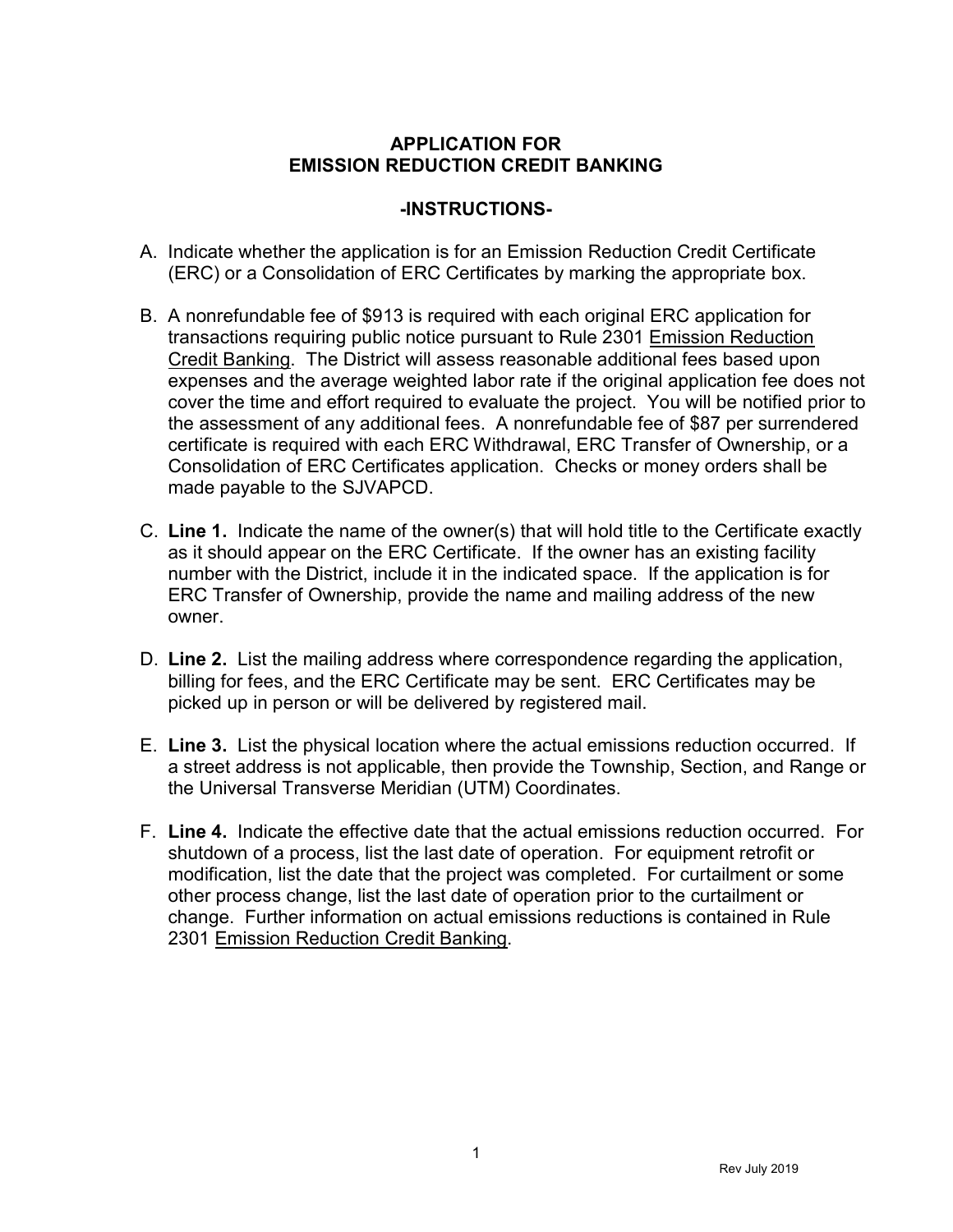- G. Line 5. For new ERC Certificates, if the actual emissions reduction involves emissions unit(s) with a valid Authority to Construct or Permit to Operate, list the applicable permit number(s). For ERC Withdrawal, ERC Transfer of Ownership, or Consolidation of ERC Certificates, list the applicable ERC Certificate number(s).
- H. Line 6. Indicate whether the actual emissions reduction was generated by a shutdown, a retrofit, a process change, or by some other means by marking the appropriate box. Provide a brief narrative describing how emissions are being reduced.
- I. Line 7. Indicate the quantities of emission reduction credits rquested in pounds per quarter for affected pollutants (VOC, NOx, CO, PM10, SOx) and metric tons per year for CO2e (greenhouse gas). Actual emissions reductions are calculated according to the procedures set forth in Rule 2301 Emission Reduction Credit Banking.
- J. Line 8. Sign the application in ink. Type or print the title of the person signing as the applicant.
- K. Line 9. Type or print the name of the applicant. The applicant must be an officer of the business who will be responsible for ensuring that the actual emissions reductions generated are real, enforceable, and permanent. Indicate the date and the daytime telephone number of the applicant.
- L. Supplemental Information Required With Each Application (The following information is not required if it has already been provided in conjunction with the application for ATC(s) authorizing the reduction(s)). The following data, specifications, plans, and drawings must be submitted with each application for ERC Certificates:
	- 1. Equipment Location Drawing or Plot Plan The drawing or sketch submitted should be to scale and must show the following:
		- a) The property involved and outlines of all buildings and structures on it. Identify all property lines plainly.
		- b) The location and identification of the applicable emissions unit(s) on the property.
		- c) Location of the property with respect to streets and all adjacent properties. Identify adjacent properties. Indicate the direction north on the drawing.
	- 2. Equipment Description For each emissions unit, state the make, model, size, type, and serial number of the entire emissions unit or of its major components.
	- 3. Description of Actual Emissions Reduction The application must be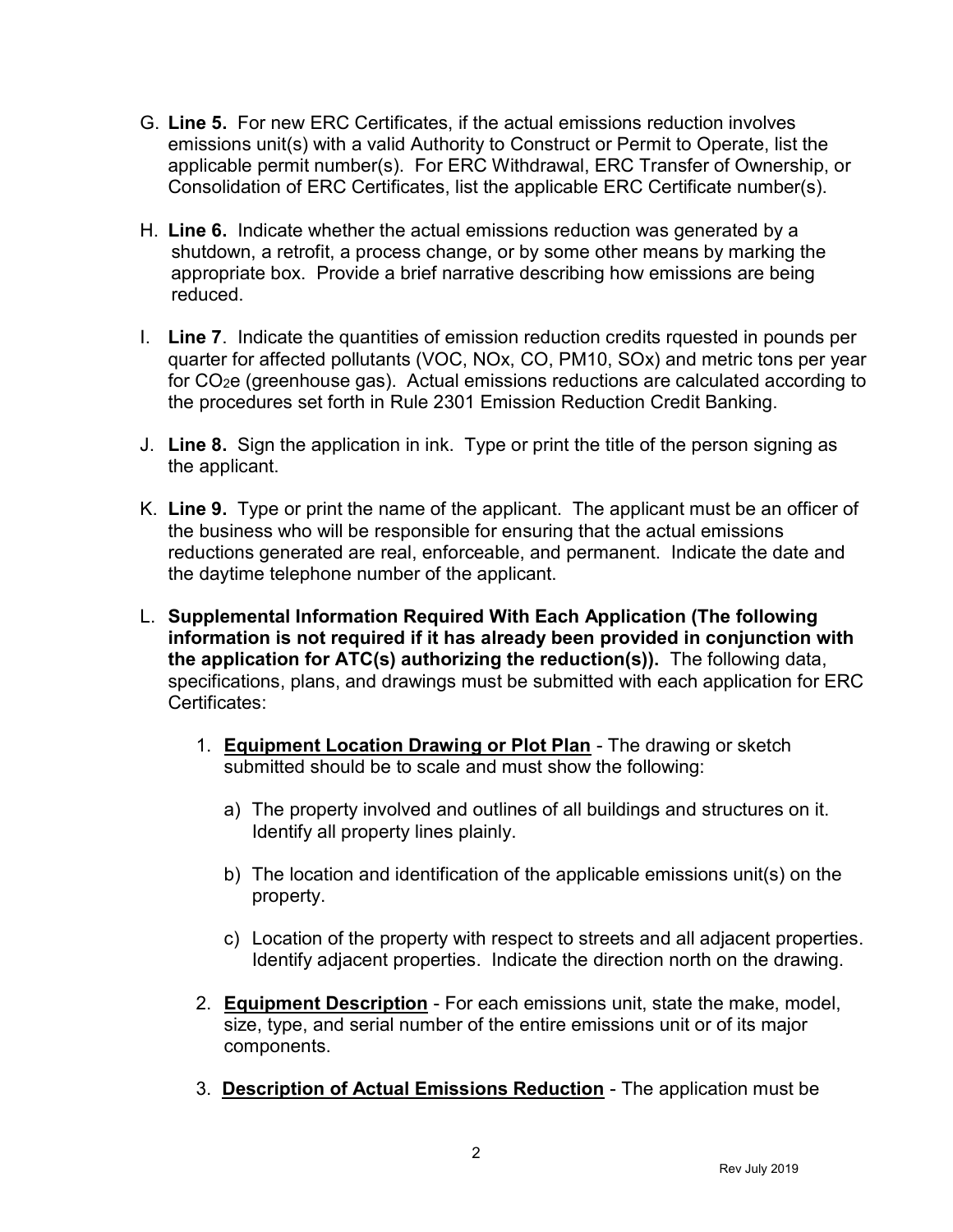accompanied by a written description of the method by which emission reduction credits are generated. The descriptions must be complete and in detail for all emission reductions. For all processes which will continue to emit pollutants at a reduced level, all obtainable data must be supplied concerning the nature, volumes, particle sizes, weights, and concentrations of all types of air contaminants that may be discharged at each stage in the process. Similarly, the operation of any applicable air pollution control equipment must be described in sufficient detail to allow the District to determine if the process can be expected to consistently operate at the proposed control efficiencies.

## 4. Baseline Period

a) Affected Pollutant: The baseline period is the two-year period prior to the date of reduction occurred. Other periods may be applicable as defined in Rule 2201 New and Modified Stationary Source Review. Data must be provided to substantiate the quantity of emissions during the baseline period. Examples of acceptable data include production records, operating records, meter readings, invoices, and receipts. The data must be presented in a format which allows emissions to be categorized by calendar quarter. For example, daily, weekly or monthly records are acceptable, but semi-annual or annual records are not.

b) CO2 Equivalent (greenhouse gas): The baseline period is the consecutive 24 month period immediately prior to the date the emission reduction occurred, or another consecutive 24 month period in the 60 months prior to the date the emission reduction occurred if determined by the APCO as being more representative of normal operations. Attach appropriate documentation.

5. Emission of Air Contaminants Before and After the Actual Emissions Reduction - Submit calculated estimates of the Historic Actual Emissions (HAE) of the affected polltants and greenhouse gases during the baseline period. HAE are emissions having actually occurred based on source tests or calculated using actual fuel consumption or process weight, recognized emission factors or other data approved by the Control Officer which most accurately represent the emissions during the baseline period. Submit calculated estimates of the maximum Potential to Emit (PE) of all air contaminants and greenhouse gases as a result of the actual emissions reduction. If applicable, include reference to the source of any emission factors used, and include any test data which was collected and analyzed by

independent laboratories and used to support the calculations.